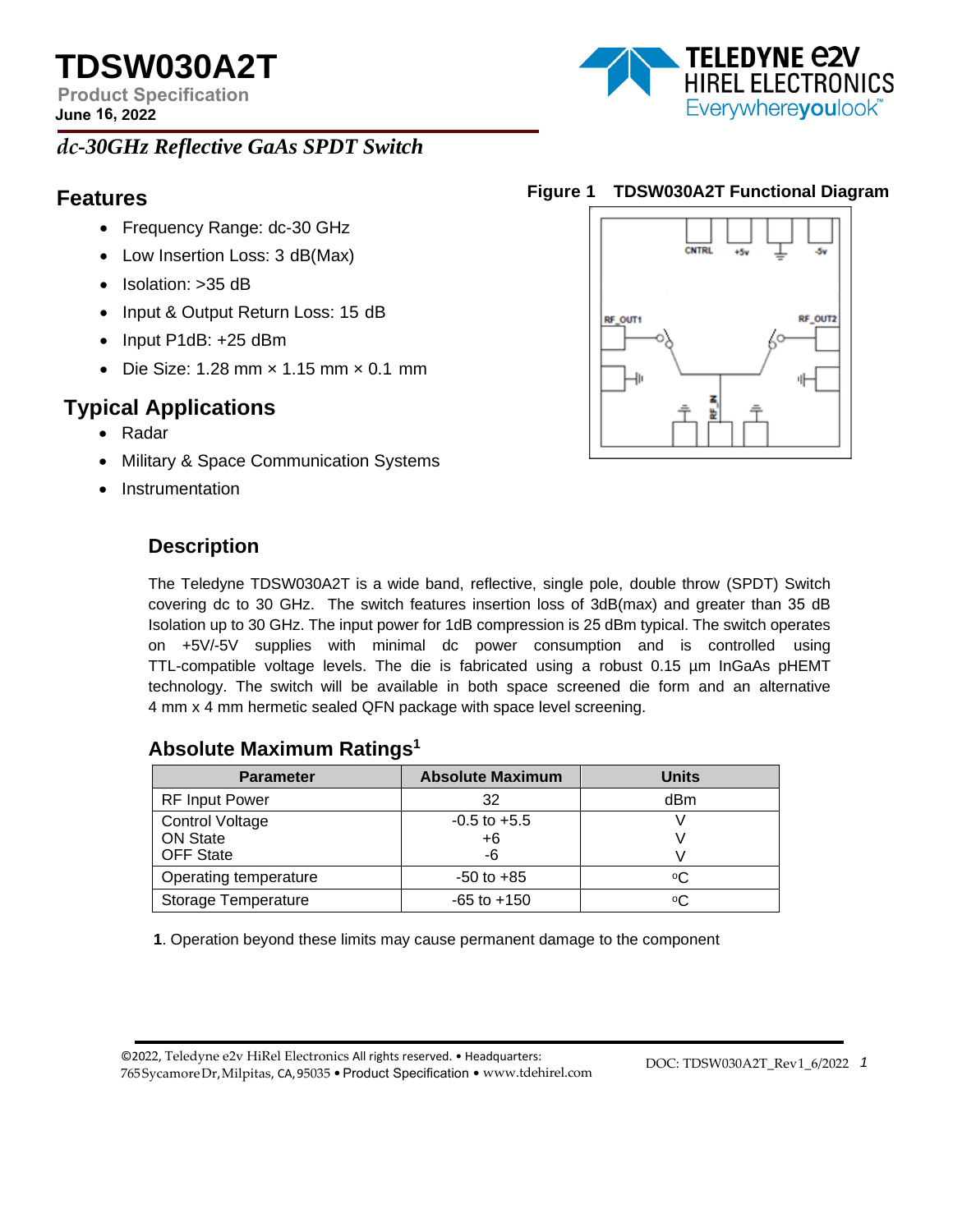

# **Electrical Specifications @ TA = 25 <sup>o</sup>C, Zo = 50** Ω**,**

| <b>Parameter</b>             | <b>Typical</b><br><b>Values</b> | <b>Units</b> |
|------------------------------|---------------------------------|--------------|
| <b>Frequency Range</b>       | $dc - 30.0$                     | GHz          |
| <b>Insertion Loss</b>        | 3                               | dB           |
| Input Return Loss            | 15                              | dB           |
| <b>Output Return Loss</b>    | 11                              | dB           |
| Off State Output Return Loss | 2.6                             | dB           |
| Isolation                    | 35                              | dB           |
| Input P1dB                   | 25                              | dBm          |
| Driver Bias voltages         | $+5,-5$                         | V            |
| Control Voltage              | $0/+5$<br>V                     |              |

## **Note:**

1. The RF input & output ports are dc coupled.

2. For reliable operation external dc blocking capacitors are required at the RF input &output ports.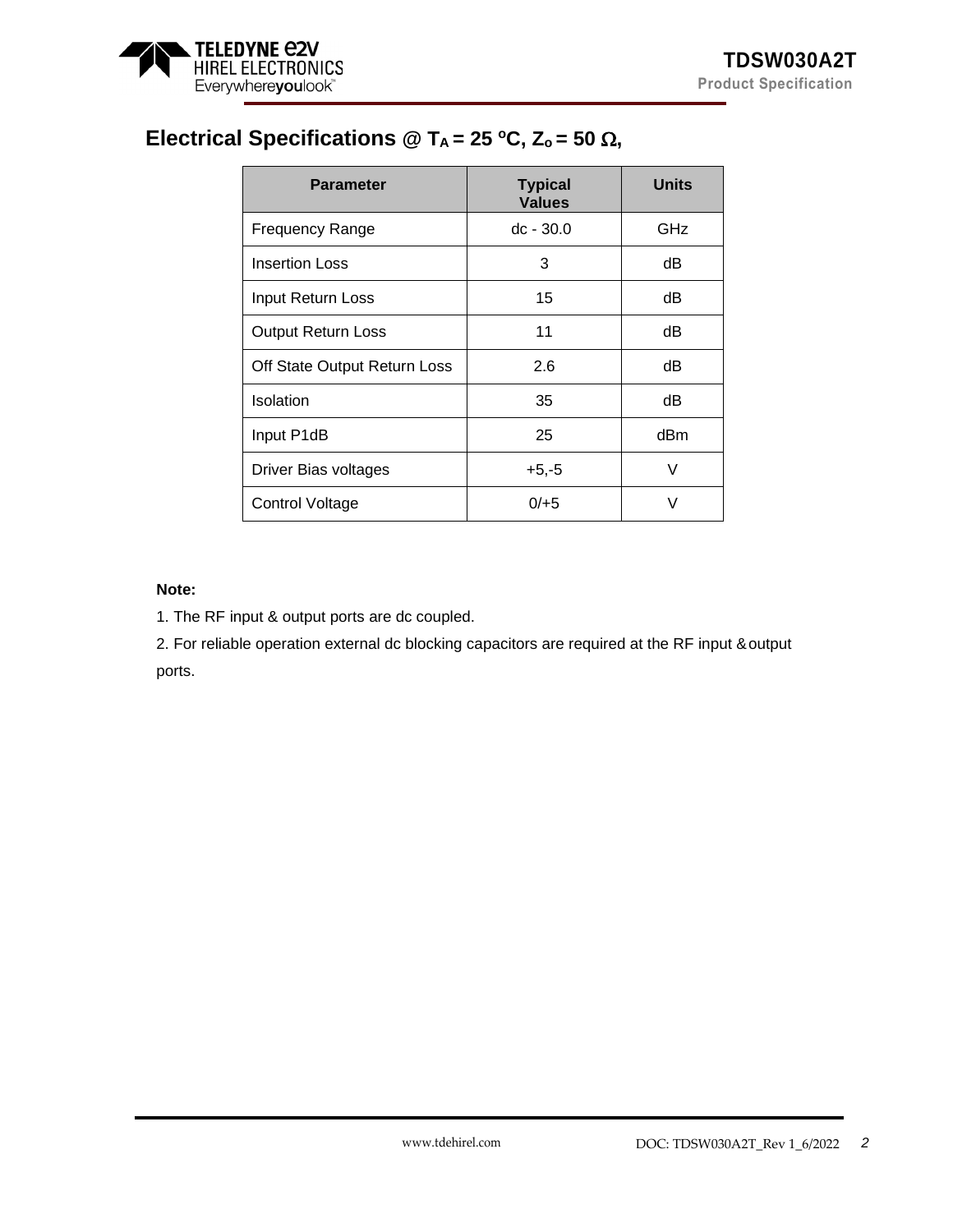

# **On Wafer Probed Data**

*TA = 25 <sup>o</sup>C, Z<sup>o</sup> = 50 Ω*



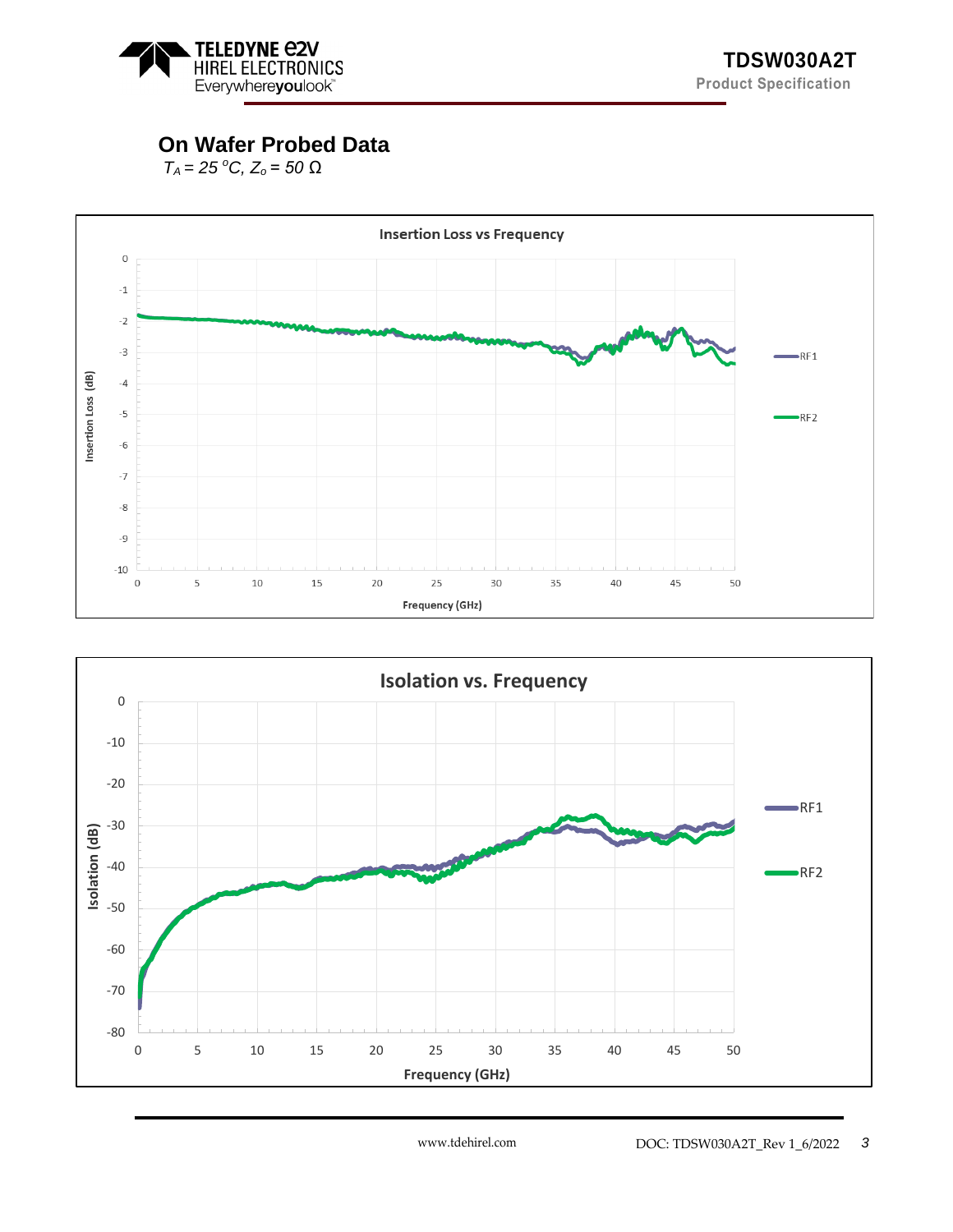

# **On Wafer Probed Data**

*TA = 25 <sup>o</sup>C, Z<sup>o</sup> = 50 Ω*



Frequency (GHz)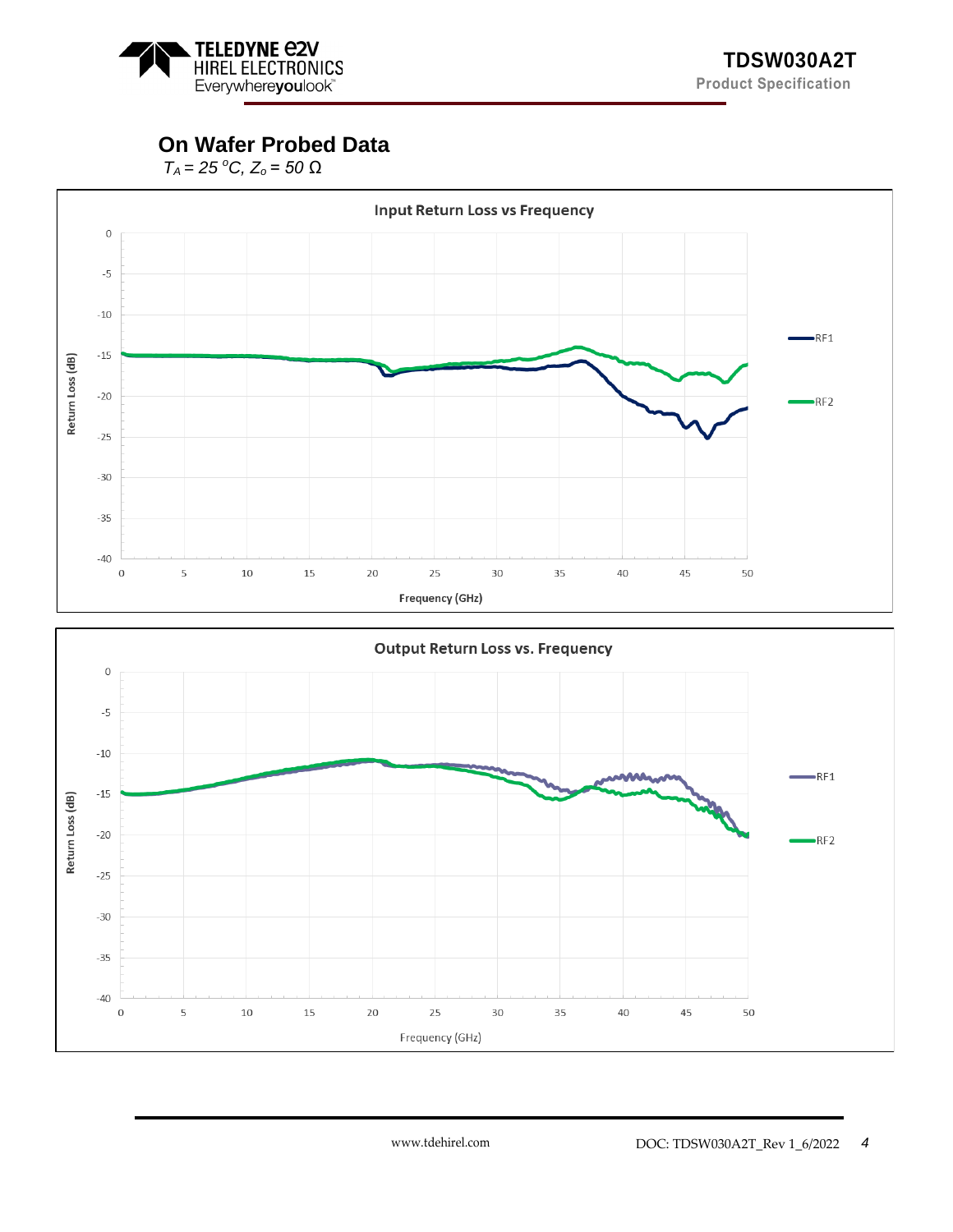

# **Truth Table**

## **Control Voltage**

| State    | <b>Bias condition</b> |  |
|----------|-----------------------|--|
| Low "0"  | 0 to 0.5 V            |  |
| High "1" | 3 3 V to 5 0 V        |  |



| Ctrl vol      | RF In to RF1 | RF In to RF2 |
|---------------|--------------|--------------|
| O(Low)        | ∩ff          | On           |
| 1(High)<br>On |              | ∩ff          |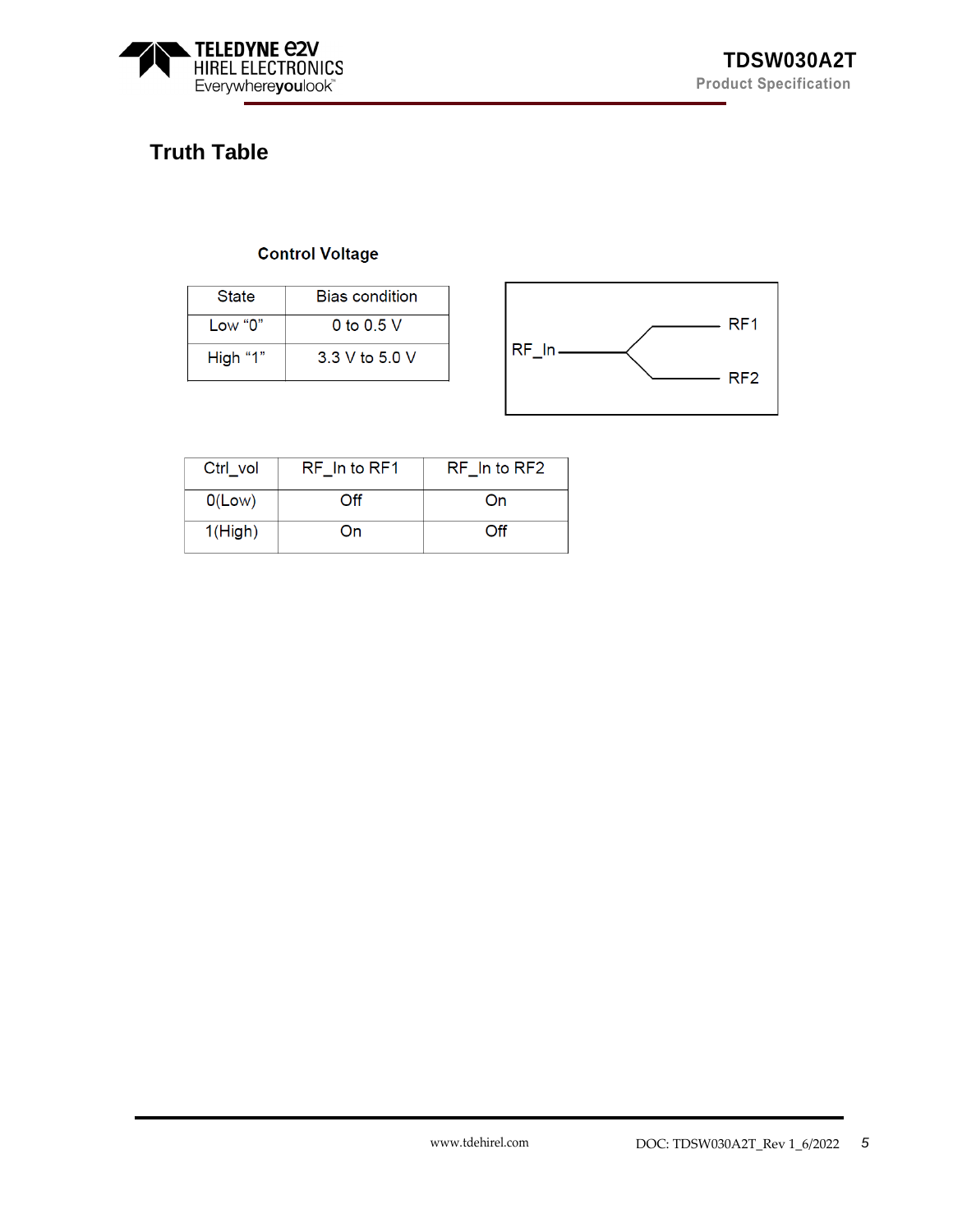

# **Die Bond Pad Coordinates and Details**



## **Note** Dimensions are in mm

All RF and dc pads are 100 μm × 100 μm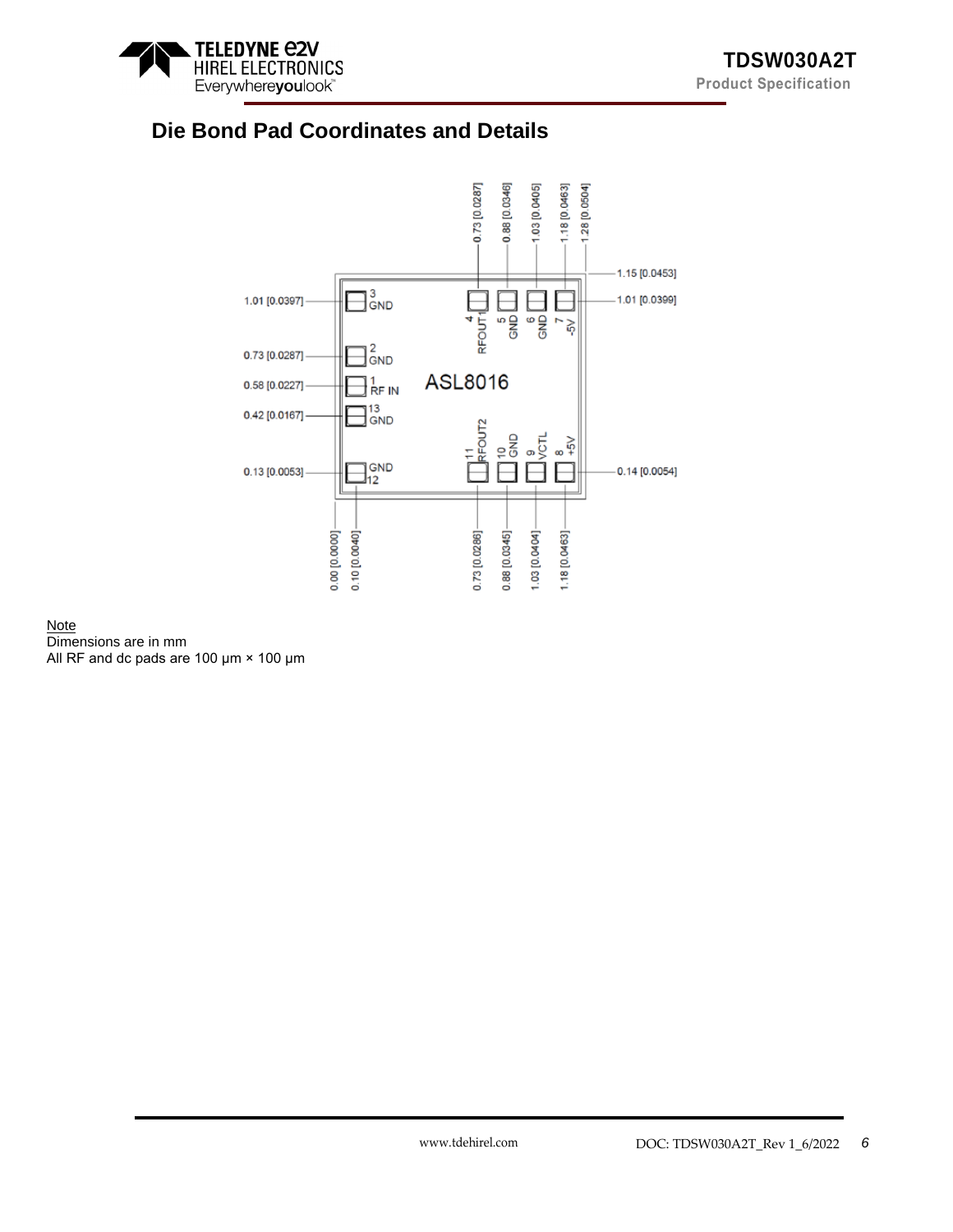

# **Recommended Die Assembly Diagram**



### **Note:**

- 1. Two 1 mil (0.0254 mm) bond wires of minimum length should be used for RF input, RF output.
- 2. Input and output 50-ohm lines are preferably on 5 mil or 10 mil RT Duroid substrate.
- 3. The RF input & output ports are dc decoupled on-chip.
- 4. Coefficient of thermal expansion matching is recommended for reliability purpose.
- 5. Use high thermal conductive material for die mounting for long term reliability.
- 6. Maintain base plate temperature less than 70 °C under RF operation for optimum performance.

**Die attach:** For Epoxy attachment, use of a two-component conductive epoxy is recommended. An epoxy fillet should be visible around the total die periphery. If Eutectic attachment is preferred, use of flux less AuSn (80/20) 1-2 mil thick preform solder is recommended. Use of AuGe preform should be strictly avoided.

**Wire bonding:** For dc pad connections use either ball or wedge bonds. For best RF performance, use of 150 - 200 um length of wedge bonds is advised. Single Ball bonds of 250- 300 um though acceptable, may cause a deviation in RF performance.



*GaAs MMIC devices are susceptible to Electrostatic discharge. Proper precautions should be observed during handling, assembly & testing*

All information and Specifications are subject to change without prior notice. Before using the product, please download and refer to latest datasheet from website.